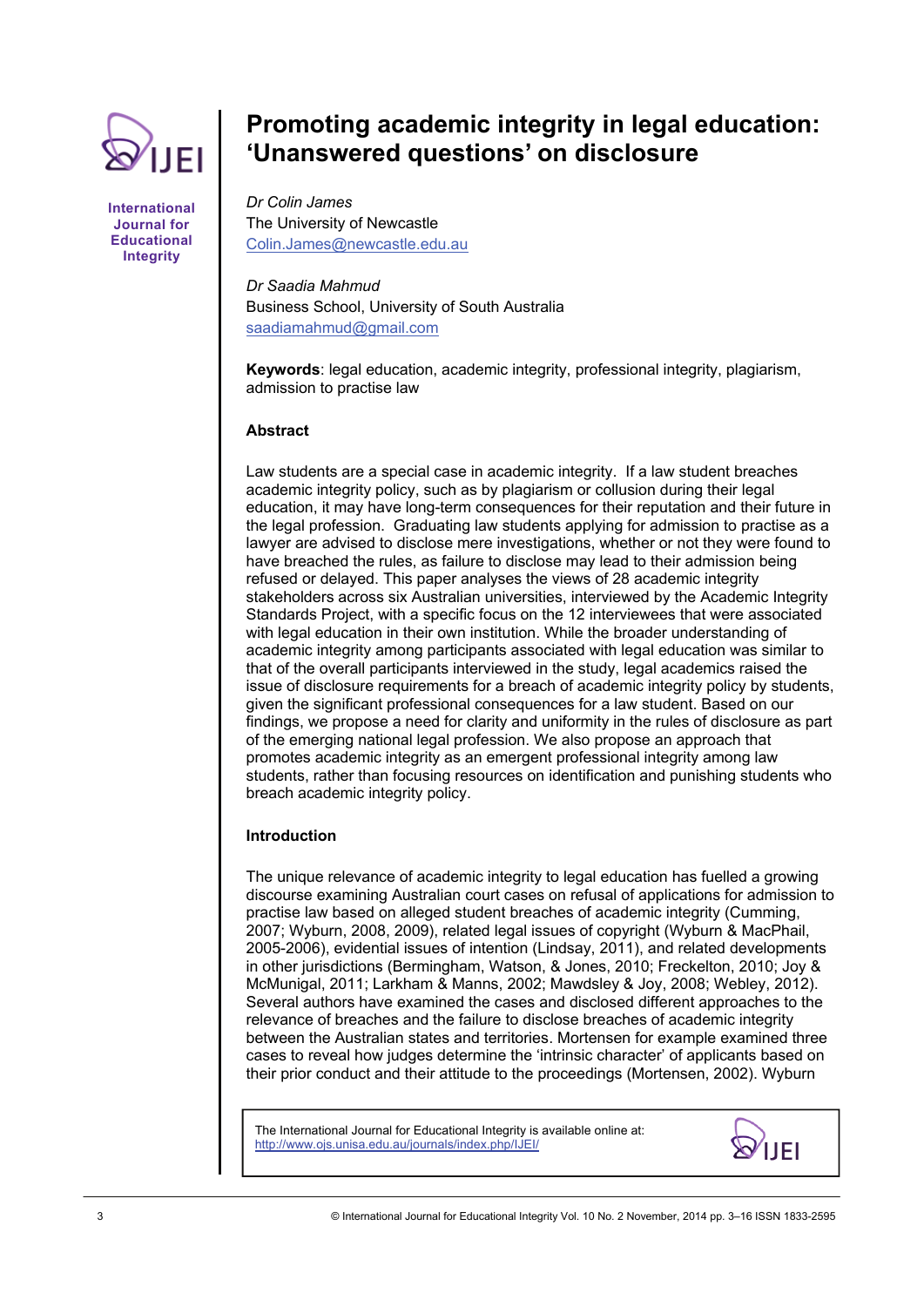has published several articles examining the diversity of courts' attitudes towards disclosed incidents of plagiarism (Wyburn, 2008, 2009; Wyburn & MacPhail, 2005- 2006), and in a more extensive paper, Bartlett (2008) examined cases on whether allegations of student misconduct determined if an applicant was a 'fit and proper' person to be admitted to legal practice. Bartlett found a lack of consistency between the states, although she identified a line of authority where courts undertook "an extensive review of the facts surrounding incidents of student misconduct and the university processes for determining the nature of the incident" (Bartlett, 2008, p. 327)<sup>1</sup>. Bartlett concluded that several cases confirmed that dishonesty is a key indicator of 'unfitness' for legal practice, that any instance of student misconduct should be disclosed, and asked whether some decisions represented a new incursion into academic decision-making (Bartlett, 2008, p. 330).

In a subsequent paper Evans examined the different legislative provisions for admission to practise law in the various Australian states, as well as the case law illustrating the serious consequences for individuals found to have committed academic misconduct in undergraduate studies (Evans, 2012). More recently, Bartlett and Haller examined both the legislation and case law in New South Wales, Queensland and Victoria which together include 85% of Australian lawyers (Bartlett & Haller, 2013). They analysed cases on the broader test of an applicant's 'suitability' for legal practice, which includes student misconduct and failure to disclose student misconduct. They also examined data from the Legal Admissions Consultative Committee which revealed significant differences between the states on rates of disclosure by applicants for admission to practise law, indicating Victorian applicants were 17 times more likely than NSW applicants to disclose matters they thought might impact their fitness to practise law (LACC, 2010; Bartlett & Haller, 2013, at n.173). Bartlett and Haller concluded with concerns that the diverse admission processes discriminate so dramatically between applicants subject to the state in which they apply, there is a risk of forum shopping (Bartlett & Haller, 2013, p. 263).

Historically, the legal profession has a vested interest in ensuring applicants do not have histories of questionable behaviour that may indicate as lawyers they would be prone to unprofessional conduct. The reason was put succinctly by Justice Pagone in the Victorian case of Frugtniet (2002):

The level and extent of trust placed in what legal practitioners say or do is necessarily high and the need for honesty is self-evident and essential. (*Frugtniet v Board of Examiners [2002] VSC 140* per Pagone, J )

While discussions about creating a national legal profession have begun, for the foreseeable future, admission to the legal profession in Australia is a matter for the various states and territories (NLPR, 2011). Each jurisdiction has its own rules that govern not only eligibility, the minimum legal education and practical training requirements, but also suitability of the applicant's 'character' to be a lawyer. The admitting authorities in all Australian states and territories require disclosures by applicants of situations that go to establishing whether or not the applicant is 'currently of good fame and character<sup>2</sup> to be a member of the legal profession. Occasionally courts articulate reasons for the need of applicants to prove their character and often refer to concepts like 'the protection of the public' and 'the standing of the profession'. Both phrases were used in the judgment of *Law Society of Tasmania v Richardson* [2003] TASSC 9.

The 'fit and proper' person test, otherwise known as the 'character', 'good fame and character' or 'suitability' test, that has been adopted into the state legislations governing admission to legal practice derives from case law. The original case was *Meagher,* in 1909 where the High Court of Australia expressed the requirement to assess the character of those wishing to practice law because of the need to protect the public (*Incorporated Law Institute of New South Wales v Meagher* (1909) 9 CLR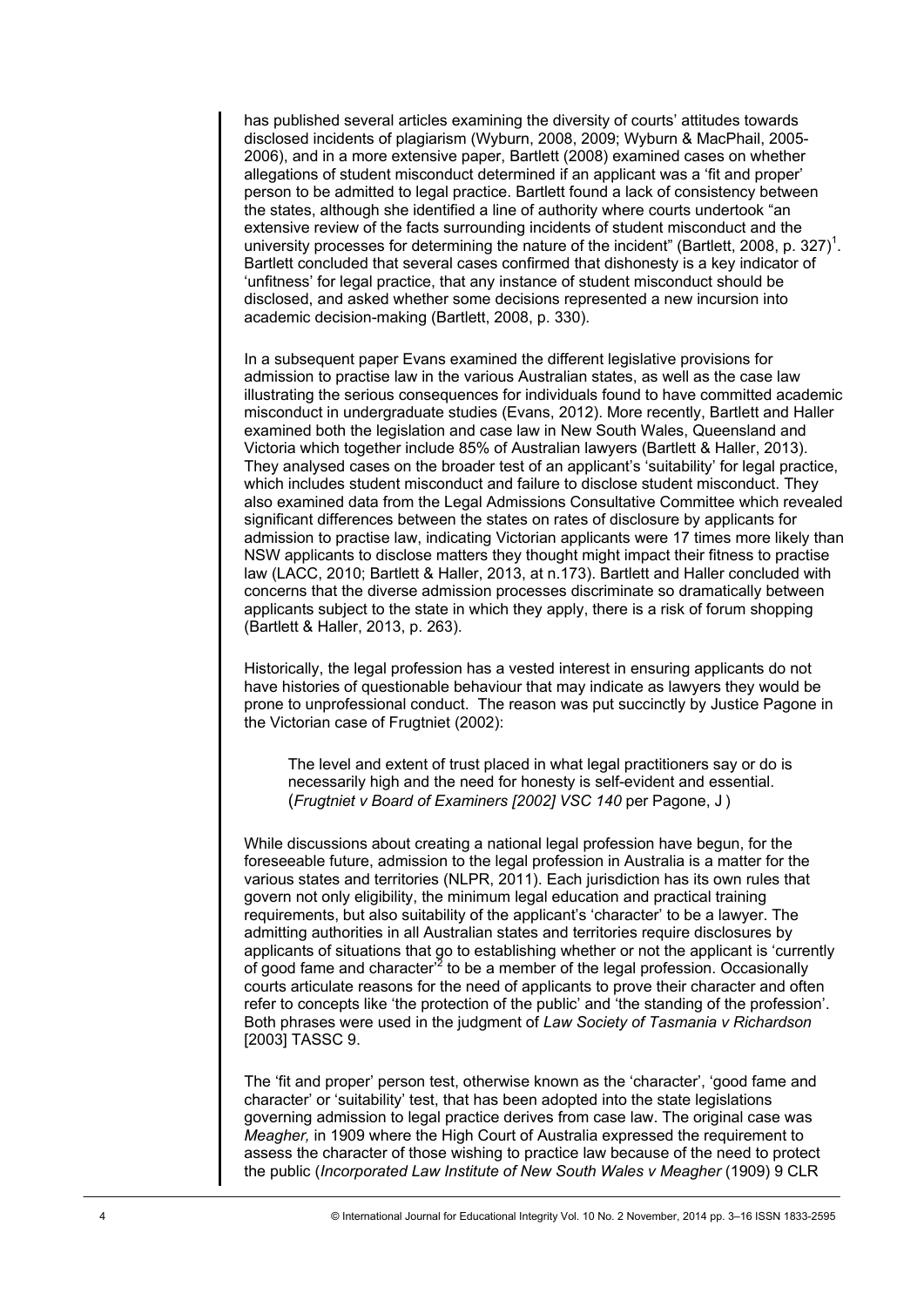655, 681). The current *Disclosure guidelines* published by the Legal Admissions Consultative Committee of the Law Council of Australia (LACC, 2013) specifically state these 'character' requirements are part of the common law, that they place "a duty and onus squarely on each applicant to disclose to the admitting authority any matter that could influence the admitting authority's decision", and that "failure to do so, if subsequently discovered, can have catastrophic [sic] consequences for an applicant" (LACC, 2013, p. 1). At the same time, however, the Law Admissions Consultative Committee (LACC) offers no assistance to applicants in deciding what they need to disclose:

Unfortunately it is not possible to provide applicants with an exhaustive list of all matters which can turn out to be relevant to assessing whether an applicant is currently of good fame and character, or a fit and proper person for admission, and which therefore should be disclosed. (LACC, 2013, p. 3)

The LACC cautions applicants that the *Disclosure guidelines* refer to Victorian legislation and applicants need to check with the version provided by the admitting authority in their own state. However, the guidelines also refer to most of the relevant legislation in the other states and territories, as well as many of the relevant cases coming from the different state and commonwealth courts including a list of Australian case law on the meaning of 'fit and proper person' in different contexts (LACC, 2013, at n.4). It is apparent the guidelines are drafted with a view to the proposed national legal profession which may impose uniform rules of admission including procedures for disclosure. Yet while the LACC claims the admitting authorities in the states and territories had reached agreement on most issues relating to admission, it was still not possible to be clear on what matters need to be disclosed, even though 'catastrophic consequences' may follow if a court or admitting authority subsequently considers an applicant's disclosures to be inadequate.

In some states, applicants for admission must obtain a certificate from their former university certifying they have not breached academic integrity, and in other places an applicant must consent for the law society or the admitting authority to make enquiries with the applicant's former university about their history as a law student. For example, in Victoria see *Legal Profession Act 2004 (Vic) s.2.3.3(3),* in Queensland: *Supreme Court (Admission) Rules 2004,* r.13(2)j and Form 7 and in the Northern Territory: *Rules of the Legal Practitioners Education and Admissions Council 2004*  (SA) Rule 7.6(b) and *Legal Practitioners Admission Rules* (NT) s.8(1)(b).

Several incidents have led to court cases in Australian states with inconsistent results, leaving law students, legal academics, law schools, policy-makers and academic integrity officers in a quandary as to how policies should be developed and applied in particular cases<sup>3</sup>. Some researchers have observed that "on academic grounds, matters arising from plagiarism are among the most frequent in Australian education law cases" (Mawdsley & Joy, 2008, p. 218). The reasons for this development include the rising influence of the internet, diverse forms of social media and communications, and the increasing use of electronic modes of teaching, learning and assessment. It is therefore timely to re-examine our methods of promoting academic integrity, specifically as part of legal education. As Anita Stuhmcke observed, "the old way of doing things does not seem to be working" (Stuhmcke, 2011, p. 138).

There are unique challenges for legal education in achieving good practice in the application of academic integrity policies while seeking to motivate students to not only comply with the rules but to actively research, write and reference in ways that will demonstrate their character is sound and they are suited for legal practice. Consequently, while the rules of academic integrity at universities apply in all disciplines, law schools have tended to adopt a stricter application of the rules to minimise the risk of breaches and to help prepare students for the emphasis on character and honesty in the legal profession (Stuhmcke, 2011). Discussion has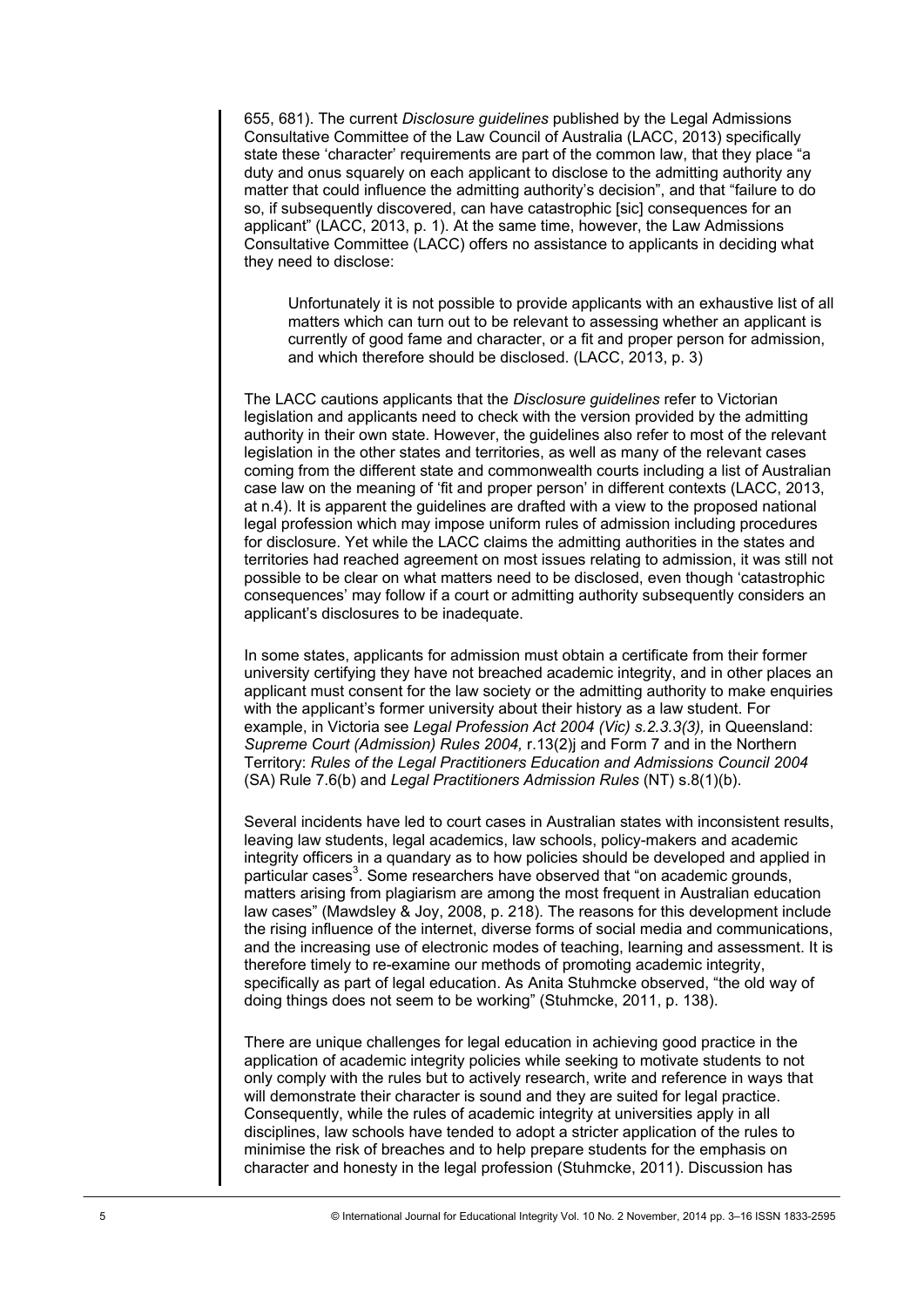begun on the priority of preventing law student breaches over detection (Evans, 2012), and this paper contributes to that discourse. This research is part of the Academic Integrity Standards Project 2010-2012 (AISP), a Priority Project funded by the Australian Office for Learning and Teaching.

The following sections focus mainly on interviews of legal academics and senior professional staff with responsibility for academic integrity in legal education in the six Australian universities that participated in the AISP project. Based on our study, we argue for clarity and uniformity in the requirements for disclosure of academic integrity breaches by law students and propose that law schools emphasise the importance of academic integrity to their students not as rule-compliance, but as emergent professional integrity, representing the beginning of their professional character and their reputation as a lawyer.

#### **Research method**

#### *Data collection and analysis*

Several outcomes of the AISP include recommendations for core elements of an exemplary academic integrity policy (Bretag et al., 2011), and analysis of student awareness of and attitudes towards academic integrity policy at their universities (Bretag et al., 2013). In addition, the data collected by this project included online academic integrity policies of 39 Australian universities, 28 interviews with academic integrity stakeholders in the six Australian universities participating in the project and a survey of students in all faculties on academic integrity.

This paper reports on findings from the interviews with legal academic integrity stakeholders. While the research did not target any specific discipline, of the 28 interviews conducted, 12 involved academics or professional staff directly engaged in legal education and/or responding to breaches by law students, and several more had either occasional or prior experience responding to breach allegations involving law students.

Participants were recruited at the six participating universities by invitations to academic staff and senior professional staff involved in academic integrity policy and practice. The participating universities included four based in capital cities and two in regional centres. Two universities were members of the 'Group of Eight', two members of the 'Australian Innovative Research Universities' and one a member of the 'Australian University Technology Network'. The sixth university was not aligned with an existing group.

Following a standard interview protocol participants were asked about their understandings of academic integrity, their experiences with academic integrity policy and practice and their recommendations for improving academic integrity policy and practice. All interviews were taped and transcribed. The qualitative data was analysed using NVivo 8 and thematic analysis (Braun & Clarke, 2006).

#### *Limitations*

Given the relatively small sample size, findings from this study are not generalisable. The possibility of a self-selection bias also exists as the participants chose to be interviewed. However, the study offers new insights into the unique challenges faced by legal education with regard to the recording and disclosure of breaches of academic integrity.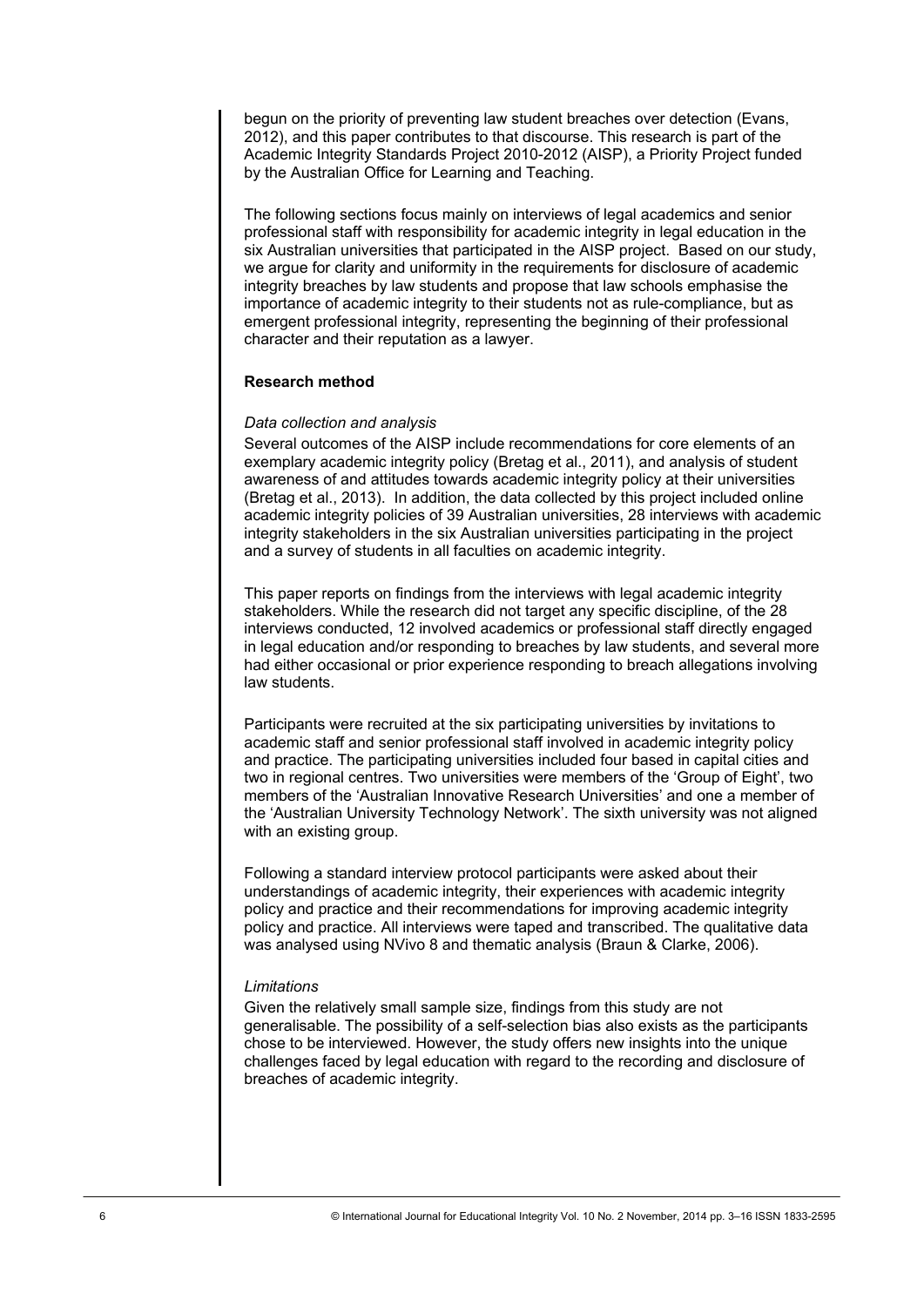## **Findings**

*Understandings of academic integrity in legal education* 

All interview participants were asked initially to describe their understanding of academic integrity. Based on analysis of responses from all 28 participants in the AISP, Bretag concluded that academic integrity is understood as grounded in action, underpinned by values, multifaceted and applicable to multiple stakeholders. understood by many in terms of what it is *not* (misconduct); and important for universities as a means of assuring the quality and credibility of the educational process (Bretag, 2012).

The interview data confirmed that academics associated with legal education (n=12) understood academic integrity similarly to other academic integrity stakeholders (n=28). One legal academic, for example, understood academic integrity as grounded in action and felt law schools should rely on the inherent meaning of the words to provide the best interpretation of the concept:

*...you have an integrity in the formulation of the actual question. Once you own that question; once it's something that you are so deeply curious about then I think from that – from the owning of the question naturally flows through an authenticity ... It doesn't make sense to well recycle your own work or to think to appropriate or whatever or even to seek to fudge the answer because you want to know the answer so for me academic integrity is coming up with your true question.* (Law Academic, Interview 2, University F)

Another legal academic emphasised that academic integrity is underpinned by values:

*My understanding of academic integrity is that it encompasses a number of values and ideals that should be upheld in an institution that is of an academic nature. So, within the academy there's fundamental obligation to exercise integrity. What I consider to be integrity is honesty, trustworthiness, respect; those values I think are very much part and parcel of what integrity is all about, and within an academy structure I think that those values must be within the research, the teaching and learning activities of the institution.* (Law Academic, Interview 6, University A)

While another respondent understood academic integrity as what it is *not*:

*I guess there's a number of different threads to academic integrity particularly … if students [commit] fraud, in the sense of academic fraud, in the sense of students passing off work as their own which is really the work of others. You know your classic sort of scenario is cutting and pasting material from the internet or general articles and … when they're doing essays and other work they're handing in. So that sort of academic fraud, passing others work off as one's own. The other aspect, or another thread of academic integrity when we're looking at students is the idea of collusion of students in producing work and swapping information, swapping drafts, swapping pieces of work between years, you know there's this sort of behaviour.* (Law Academic, Interview 4, University A)

The following sections draw on participants' experiences concerning the objective approach, where the student's intention is irrelevant, after an incident has been detected. Usually two steps are involved, firstly in regard to the academic's decision to 'breach' a student by finding they have not complied with the rules, followed by recording that breach on a university database. The second step relates to the decision to disclose a breach to the admitting authority when the student applies for admission to practise law, including counselling students on whether and how to disclose.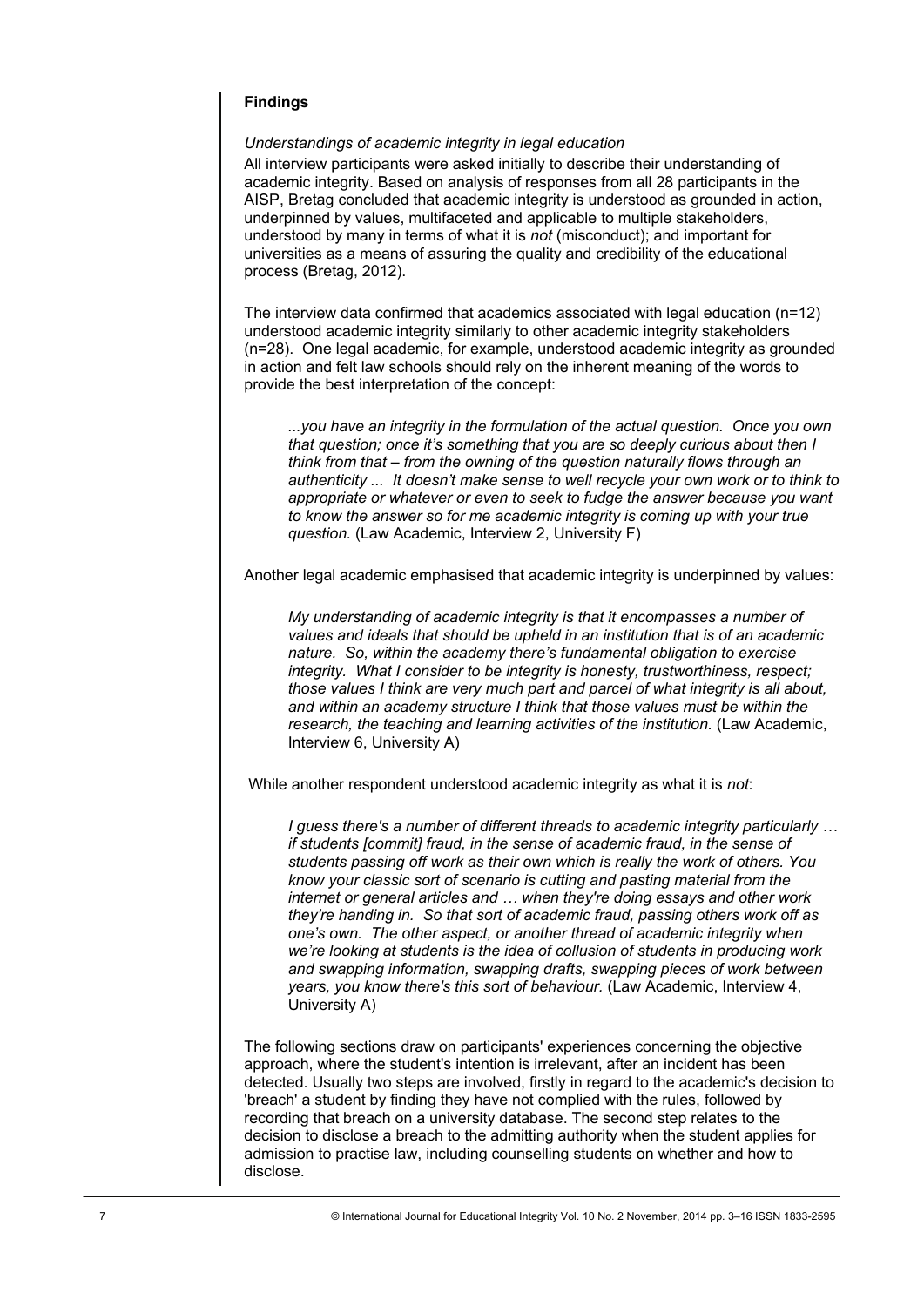#### *Recording breaches of academic integrity*

Participants diverged on the issue of administrative recording of breaches of academic integrity. Some participants believed that minor breaches by law students should be recorded so that their future teachers are informed and the students have incentive to improve their practices.

According to one participant failure to record any breach is a kind of corruption, and law schools need to act and be seen to take appropriate action with every allegation.

(About not recording minor breaches) *I think that's corrupt ...*(and) *contrary to the notion of scholarship... doing the student a disservice anyway... I think it's wrong.* (Law Academic, Interview 3, University F)

Other participants emphasised a more nuanced approach:

*And so we need to be careful not to be overly harsh … in terms of the way we report, or … in terms of the way we decide which matters need to be reported or … recorded as a part of the formal referral …. You know other disciplines I guess might not have that concern.* (Law Academic, Interview 4, University A)

*... because in some cases I find that the plagiarism or the academic misconduct is ultimately one of the signs that there is actually an underlying problem...I've had it happen in so many cases, that I see it now they're really in some ways; I've almost seen it as a cry for help.* (Law Academic, Interview 4, University E)

The reluctance to breach and tendency to under-record incidents comes from sensitivity about the consequences for a law student which can be long-term and damaging, not only for the student but if the case is reported, potentially also for the law school and the university. Some respondents expressed concern that other staff in their school used discretion to minimise student breaches by not recording an investigation or the finding of a breach, or choosing instead to deal with a significant case informally such as by issuing a caution. For example, one interviewee was circumspect on what needed disclosure:

*Now the area that I'm concerned about is where it's unintentional and you counsel the student okay – and in that context [do] you know what happens there? Is there a record of the counselling? Do you have to declare that? These are unanswered questions for me and just generally we're working it out.*  (Law Academic, Interview 4, University F)

Others argued for strict recording of student breaches and maintaining the record for many years. They argued former students may cross state boundaries, travel overseas, and apply for admission to practise law in another jurisdiction many years after leaving law school. Consequently, they claim, academic breaches should remain on the record indefinitely, a practice that for others created an onerous responsibility:

*These cases are putting me in a situation where what I do next can be extremely damaging for the life of a person*. (Law Academic, Interview 5, University F)

Further, legal academics are aware that a future court may decide to re-examine their procedures and intervene to overturn their decision based on a different interpretation of the facts, the rules or the student's intention, as in the case of *Re Humzy-Hancock*  [2007] QSC 034. According to Cumming "...there are circumstances where the courts will now intervene and make judgments of an academic nature, that is, educational decisions, contrary to previous policy statements and dicta" (Cumming, 2007, p. 105).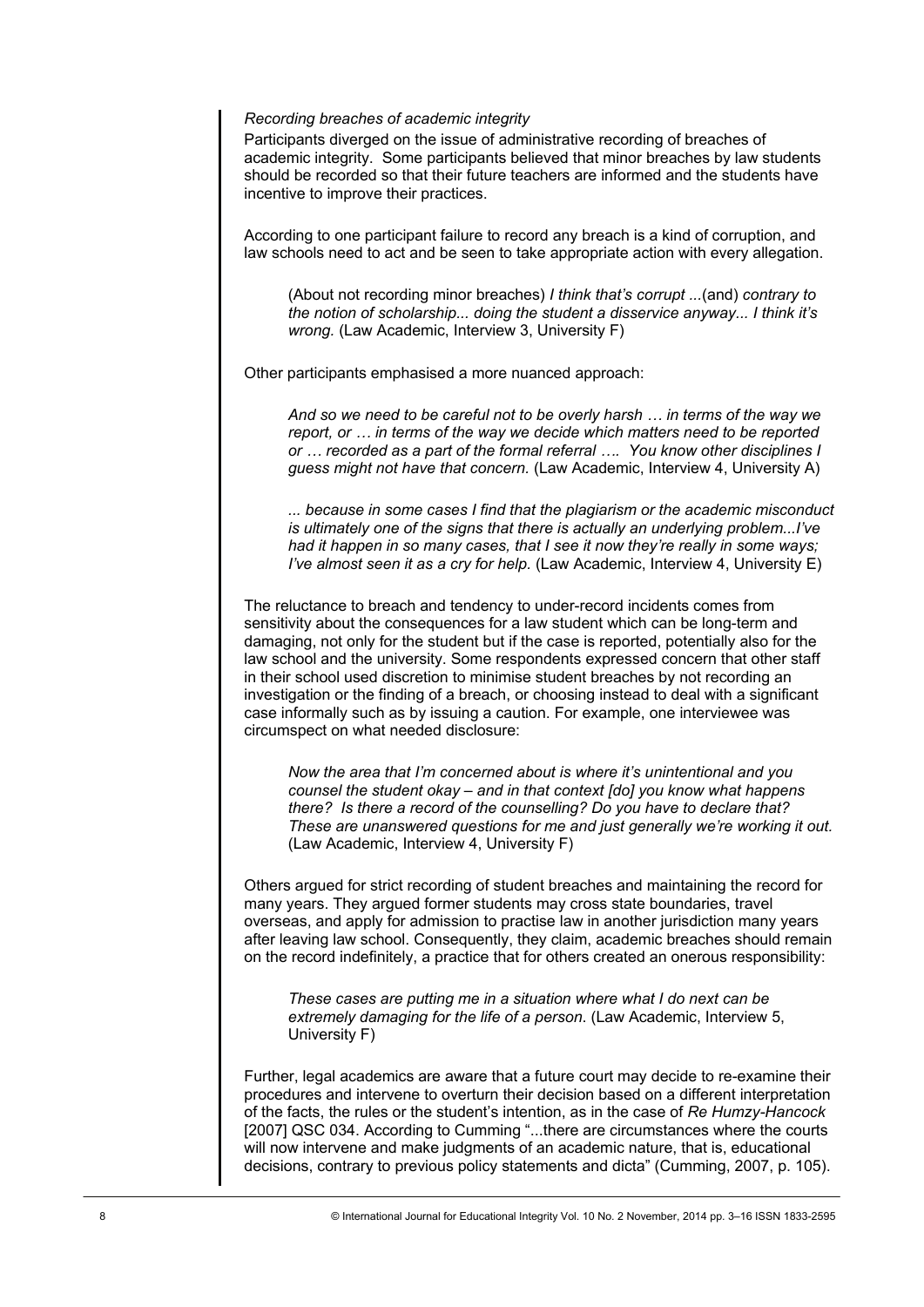Despite a common belief that admitting authorities rely on an objective determination of plagiarism, not requiring an assessment of student intention, legal academics in this project showed a diversity of opinions on what should be disclosed based on the assumed intention of the student. In addition, academics differed regarding the kinds of breaches that are in fact recorded by their respective universities, as well as how their graduates are advised on what they should disclose when applying for admission to practise law.

*What should students disclose when applying for admission to legal practice?*  One legal academic was definitive about the need to disclose, even if there was a doubt:

*My role is very much to front and centre say to students, their fundamental obligation is to disclose. … there are usually four or five students in every cohort that approach me asking for clarification or support in terms of providing that to the admitting authority. …assisting them in drafting that submission…. I see that as a very important role and something that I take very seriously, because students are often quite distressed and confronted.* (Law Academic, Interview 6, University A)

Some participants argued that graduates should be risk-averse and disclose mere investigations of alleged breaches, whether or not they are recorded, because it is 'safe'. They believed an insignificant matter is likely to be ignored by the admitting authorities and disclosure would do the student no reputational harm. Others were unsure that disclosures would be adequately or accurately assessed by admitting authorities. According to one legal academic it is becoming increasingly important to get the disclosure right:

*In recent years the academic issue has become very very important, because basically the Law Society and the judges in the Supreme Court – they look at this as a dishonest practice. It's about dishonesty and when you look at the rules of the solicitors it's about being honest and having integrity is right up there and so it's absolutely vital that they're honest, but of course we make it clear that people do make mistakes.* (Law Academic, Interview 1, University D)

Some participants were unsure about disclosure of breaches where the role of the student's intention was not clear. They believed university policies did not always clarify that process and seemed confused about what the various courts expect in terms of disclosure. One interviewee referred to 'excessive disclosure':

*I think there need to be clear guidelines …Law is a special case in terms of the overriding and exacting, and onerous obligation to disclose. Sometimes it's referred to as excessive disclosure, and I think that's a good term; it is excessive disclosure, and that's important that we get that message out.* (Law Academic, Interview 6, University A)

The same participant thought that the presence of a student's intention, determined administratively at the law school level, could be useful to categorise breaches and determine whether subsequent disclosure was warranted.

*It would be helpful to have a category of what a minor transgression is and what a major transgression is, and that the minor ones, such as sloppy*  referencing don't have to be disclosed, but major ones do. (Law Academic, Interview 6, University A)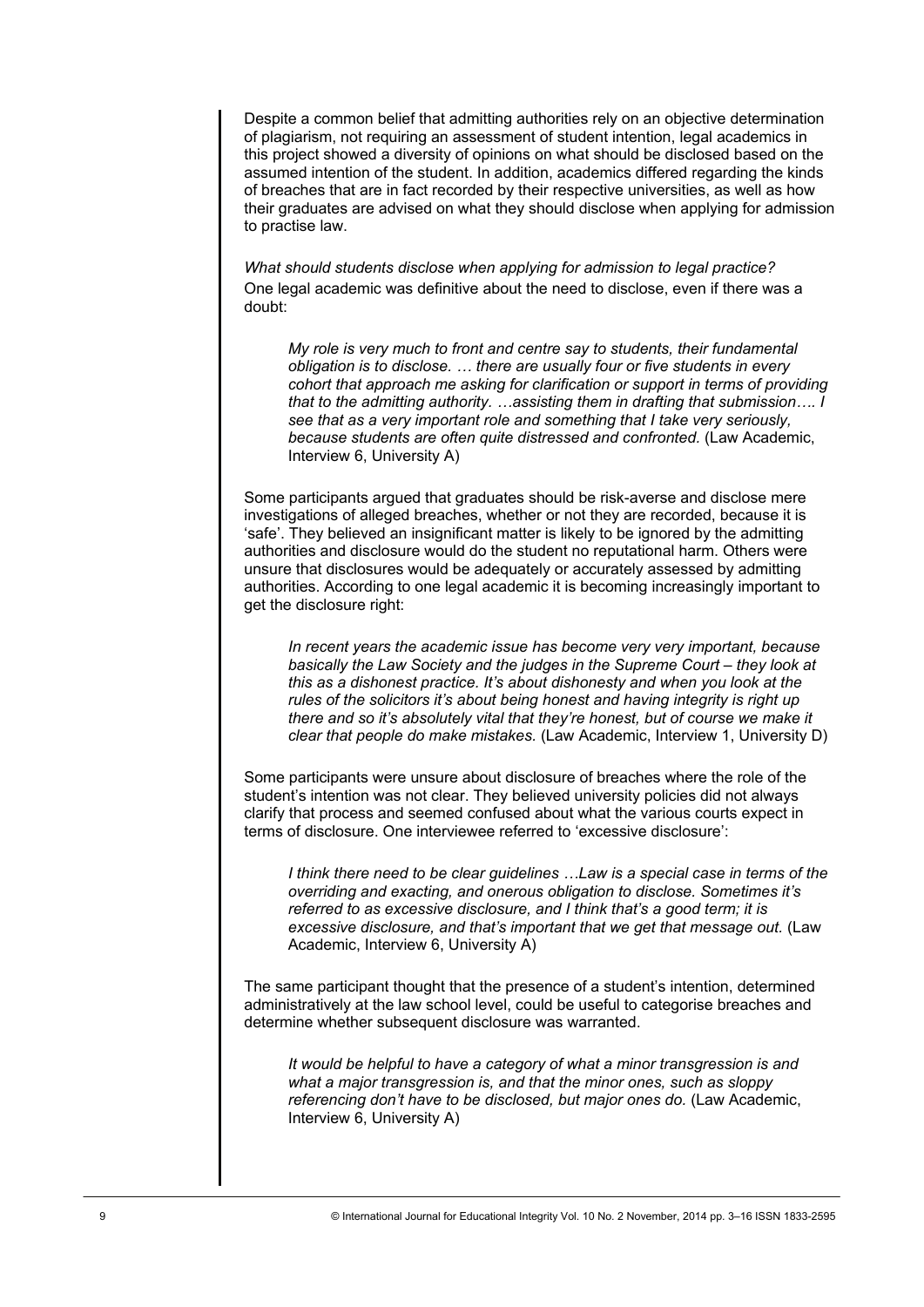#### *Emergent professional integrity*

Most participants considered a focus on the character of lawyers in the admission procedure to be justified due to the social power, professional privilege and trust imbued in lawyers by our society and the legal system. It is possible that how law schools teach academic integrity and how legal academics respond to allegations of breaches of the rules provide a model to assist law students envisage themselves as lawyers in society.

*We're trying to develop this idea that students think of themselves as trainee professionals and what's required in the profession is this [honesty] – okay I need to replicate that here. I need to start being that person.* (Senior Law Academic, Interview 1, University D)

Arguably the restrictive admission process is useful in helping to identify individuals who if they became lawyers might be a problem to themselves, their clients, the legal profession and society. Accordingly, law schools have an important social role in identifying student behaviour that might pose a risk of unprofessional behaviour after admission.

*It is very important for students to realise that the conduct that they're exhibiting here is probably indicative of the conduct that they will exhibit when they become professionals.* (Senior Law Academic, Interview 1, University D)

In particular, this project identified a tension between two important concepts: an awareness of the special importance that academic integrity *could have* as a guiding principle in the professional development of law students, and a sensitivity about the professional risk to law students who had breached the rules, creating the perception they might not be suitable for the legal profession because their character might in some way be flawed.

*We, particularly in law have to be mindful of that because there are requirements of our students when they finish their law degree... And a part of the admission process … involves certain … matters to do with their character.*  (Law Academic, Interview 4, University A)

## **Discussion**

It is only in the discipline of law that students have to make declarations and prove the quality of their character before they can practise in their profession. A breach of university rules as a student might be considered evidence of a character flaw, making the student unsuited to practise law. There are some views in the discourse which dispute whether conduct as a student reveals 'character' likely to be reflected later as an adult professional (Rhode, 1984-85). However, the majority of court decisions adopt a stricter view, and on their application of the current rules, a breach must be disclosed to admitting authorities and if possible explained and mitigated by other character references. The burden on students is increasing as the role of the student's intention diminishes and academics are encouraged to determine a breach using 'objective' assessments.

The meaning academics ascribe to academic integrity is crucial, according to Lindsay, because "in plagiarism cases, the fact-finding process may be rendered problematic by definitional uncertainties as to the proper scope of the decision-maker's authority" (Lindsay, 2011, p. 37). Without more cogent guidelines to assist, it is not surprising that participants in this project preferred a broader view of academic integrity, one that specifically focused on values rather than rule compliance. It is understandable that some participants struggled to know how best to advise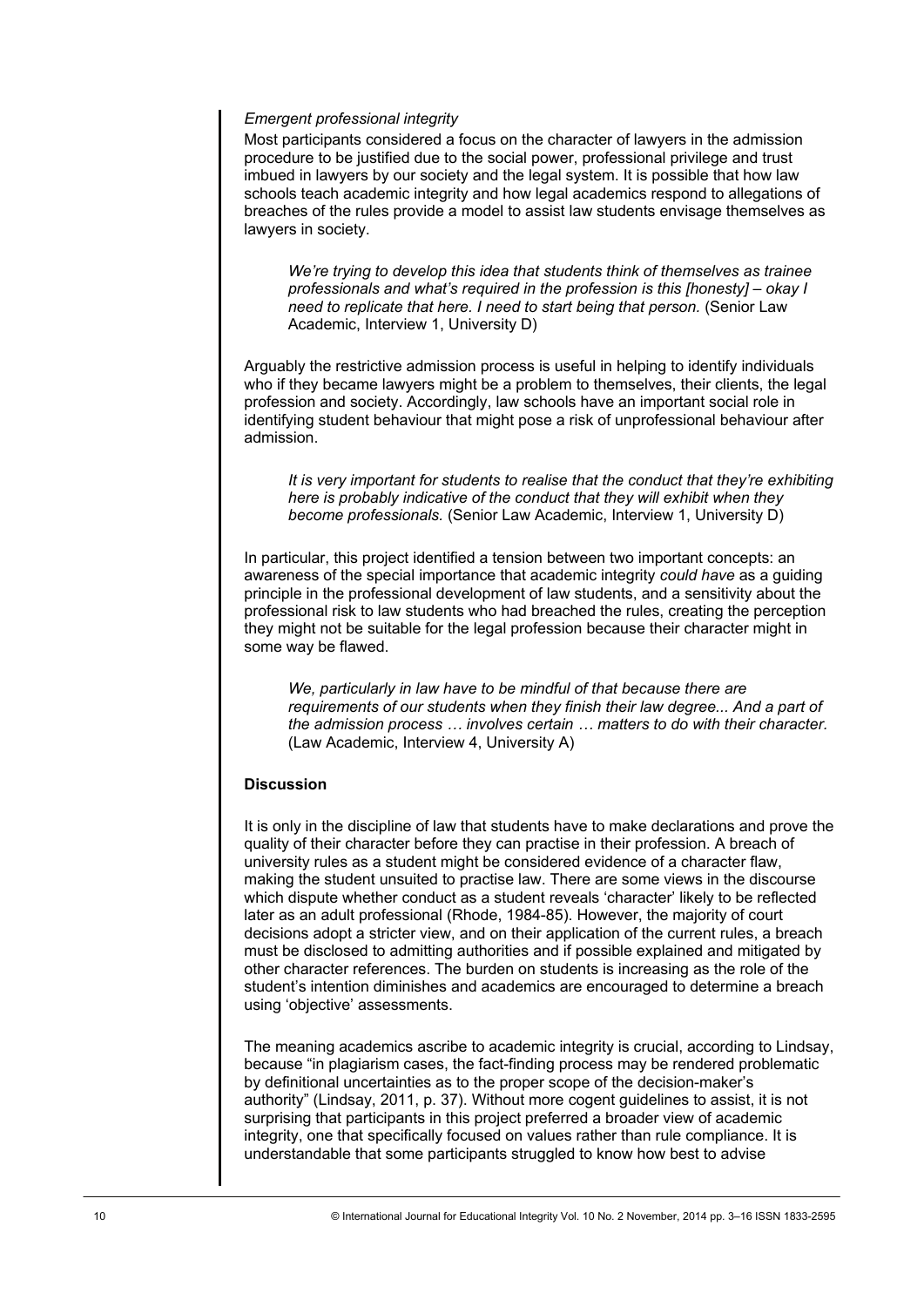graduating students in making disclosures for the purpose of admission, and why there have been significant inconsistencies in rates and types of disclosures by graduates from different universities and in the different states (Beckingham & Humble, 2012). Inconsistency does not breed respect and while law students have much to lose if caught breaching the rules of academic integrity, fear of a possible consequence of breaching alone may not motivate the majority of students to comply with the rules.

Specifically, what might have been excused in the past as 'sloppy referencing' by a law student, under current practice in many cases will lead to a finding of breach of the rules by plagiarism. There has been a rise in 'objectivity' and a downward shift in the relevance of a student's intention in a case of alleged breach. There is also an increased willingness by academics to identify plagiarism and respond to it with disciplinary action. As one researcher commented: "The distinction is important because once a decision goes beyond the limits of academic judgment, into the field of disciplinary action, the consequence, subject-matter and nature of decision-making changes. Not least, it becomes more serious" (Lindsay, 2011, p. 29). We would add for law students it can become very serious, potentially impacting on their reputation and future careers.

In the Victorian case of *Frugtniet,* regarding full disclosure of academic breach by applicants, the court said:

Revealing more than might strictly be necessary counts in favour of an applicant - especially where the disclosure still carries embarrassment or discomfort. Revealing less than may be necessary distorts the proper assessment of the applicant and may itself show an inappropriate desire to distort by selecting and screening relevant facts. (*Frugtniet v Board of Examiners* [2002] VSC 140, per Pagone J.)

The LACC *Disclosure guidelines* refer to the decision in *Frugtniet* and it appears to have impacted on attitudes, policy and procedures in legal academia beyond the Victorian borders. Concerning academic misconduct, the guidelines suggest: "It will generally be prudent to disclose such conduct whether or not a formal finding was made or a record of the incident retained by the relevant organisation" (LACC, 2013, p. 4). However, there is no clarification on what might amount to 'academic misconduct' when there is no finding of such conduct.

The default position of declaring every alleged incident that could be construed as relevant would be untenable, although it appears to be advised by Pagone J. in *Frugtniet* and suggested in the guidelines, and it may have led to the situation in 2009 when applicants in Victoria were responsible for 95% of all "disclosures going to suitability" in Australian jurisdictions (LACC, 2010, p. 5). Further, legal academics advising applicants on what to disclose appear not only to have different views on disclosable matters, but also on what amounts to a significant issue. The LACC data from 2009 shows that only 4% of disclosures in Victoria were found to be serious, compared with over 16% of disclosures in Queensland (LACC, 2010, p. 5; Beckingham & Humble, 2012). It is unlikely the difference in reported seriousness of disclosures reflects the actual differences in the character of applicants in the various states or their relative suitability for the legal profession.

The Australian experience of students challenging decisions refusing admission to the legal profession is related to the issues of disclosure of breaches of academic integrity raised in our study. In the UK Martin Jones observed significant diversity of policies in defining academic dishonesty and of practices in responding to breaches, including the standard of proof required for a breach and the penalties applied (Jones, 2006). Specifically, he cautioned that divergent policies and practices could lead to more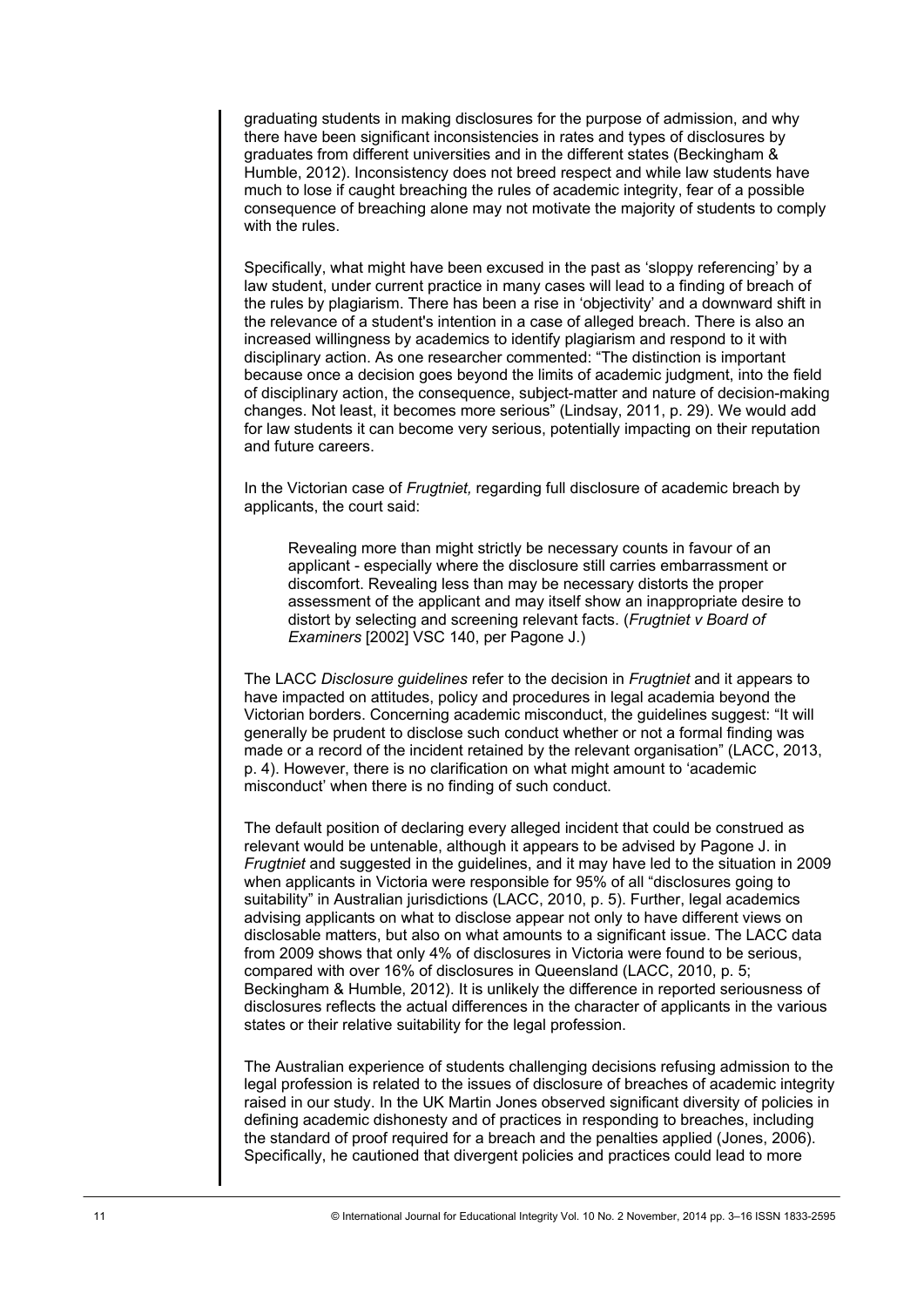frequent legal challenges by students unwilling to accept the lawfulness of decisions made against them by universities, especially where those decisions may have enduring effects on the students' professional future (Jones, 2006). Jones noted that law student breaches relating to dishonesty can serve as a barrier for entering the legal profession, and refers to one case in Ireland where the judge indicated that university disciplinary procedures should 'approach' those of a court hearing (*Flanagan v University College Dublin* [1988] L.R. 724).

The inconsistency in the Australian states' rules and court cases has led many legal academics to be cautionary, and follow *Frugtniet* by telling students to disclose relatively minor issues rather than risk a later allegation that they attempted to conceal something. The court cases have also encouraged universities to maximise administrative recording of allegations and incidents, whether or not a breach has resulted, in order to minimise risks from a subsequent investigation of their policies and practices by a court wanting to determine events in a particular case. In addition, the reported Australian cases appear to have influenced universities adopting a more objective approach to allegations of breaching academic integrity (*In the Matter of OG, a Lawyer* [2007] VSC 520,18 and *Re Livieri* [2006] QCA 152,3). An exception was *Re Humzy-Hancock* [2007] QSC 034, in which case Michelle Evans referred to the successful appellant as "remarkably fortunate" (Evans, 2012, p. 107). Despite the inconsistency in judicial decisions and between the states, Mary Wyburn concluded there was "a toughening of the attitude of the state courts to disclosure" and called on law schools to communicate this to students as soon as possible (Wyburn, 2008, p. 341). Indeed, law schools appear to have leveraged court cases in trying to motivate students using the fear of reputational damage and the risks of denied admission or delayed opportunity to practise law should they breach the rules by plagiarising or colluding.

The increased focus on potential challenges of legal academic decisions in court is consistent with recent ideas about the need to extend lawyers' role in society beyond their duty to their client, towards a broader responsibility as 'public citizens' (Corbin, 2013). An analogous practice could be adopted by law schools through introducing the concept of academic integrity to first-year students and thereafter, as not merely a rule, but part of their nascent professional integrity which they must nurture and develop. Similarly, graduating students could be encouraged to demonstrate a civic responsibility, based on their imminent professional role in society, when deciding what to disclose of their academic history when applying for admission to practise law.

Some participants in this project displayed a 'growth mindset' perspective (Dweck, 2007), believing disclosures were not disastrous, and that students could learn from their experiences, including the consequences imposed by their law school for breaching the rules of academic integrity. It is likely many students can develop a sense of integrity by learning, applying and reflecting on the conventions around appropriate referencing, especially if they understand and accept the ethical principles of academia behind the rules. Students would be better equipped to eventually adopt 'professional integrity' in their practice as new lawyers if their early teaching programs on correct referencing practice incorporated the reasons for academic integrity as a kind of professional ethics, followed by firm and consistent responses to breaches of the rules, as there are in legal practice. In this view, the integrity would shift from relying on proper citation of sources in discourse as students, to the ethics of duties to the court and to the client as lawyers, including preserving confidentiality and the myriad duties expected of lawyers by legal ethics and professional responsibility. Legal education can incorporate academic integrity in ways that support students to develop their 'professional selves' by adopting practices of integrity that lead to not just good referencing skills and other forms of rule compliance, but seeing themselves as having a professional identity and reputation to be proud of.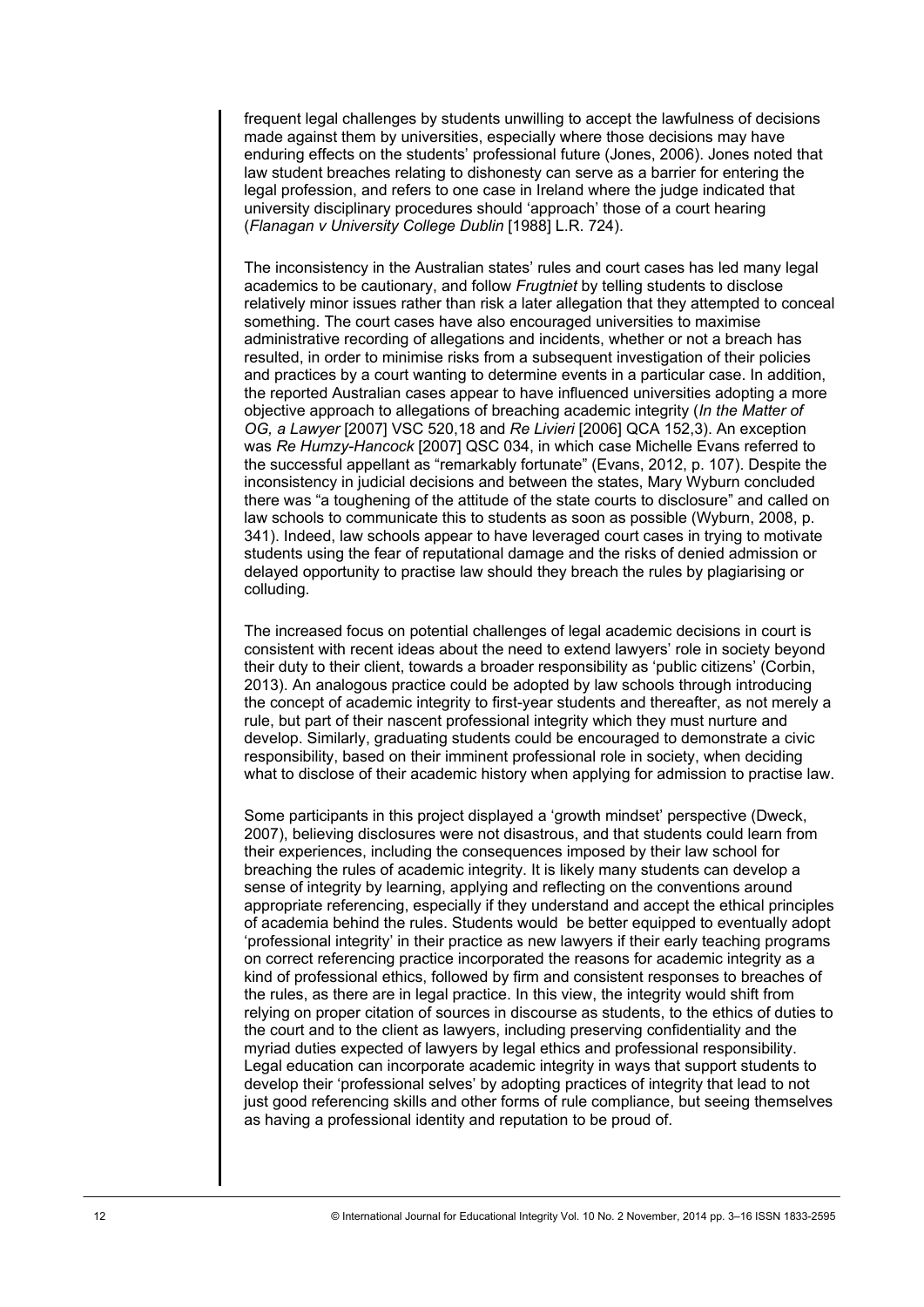In this project several participants stressed the importance of intentionally teaching law students to understand and adopt principles of academic integrity at the beginning of their first year in law school. Ideally that initial teaching would integrate the 'ethics' of academic integrity with the beginnings of professional integrity within each student who aspires to enter the profession. In other words, the first year introduction to academic integrity could be articulated not as rule compliance, but as an opportunity to exhibit 'best practice' because each law student wanting to become a lawyer has already commenced building their professional identity and reputation. That notion of professional integrity, incorporating academic integrity whilst at law school, can be reinforced in the curricula of subsequent core subjects of legal ethics or professional responsibility, as well as other substantive law subjects. Understanding academic integrity as a part of professional integrity may help not only guide the student in making difficult choices during law school, but in building a professional identity based on an emerging idea within the student of the fundamental role of ethical behaviour in the legal profession.

The emphasis on prevention is laudable for all tertiary students, but for law students who have more at stake, academic integrity holds promise as a vehicle for the transition into a professional identity. There is no doubt about the important role lawyers have in society, not only in the interpretation of the law, the resolution of legal disputes and the representation of clients (Longstaff, 1995). Much depends on how well law schools can motivate students to realise the potential and embrace the opportunities that academic integrity holds as a way of demonstrating how they engage with the material of others in a professional way.

Pedagogic practice that relies on rule compliance and teaches through fear misses the unique chance that academic integrity offers as a seed for developing professional integrity in the prospective lawyer. Law schools can clarify that it is 'integrity' that the rules are designed to teach; that dishonest behaviour as students might not only damage their reputation in the future, but hinder and delay development of their own professional integrity. That integrity, like their reputation, starts at the beginning of law school and deserves protection and nourishment beyond graduation; it becomes part of the person as a professional and is incorporated into their practice for life.

#### **Conclusion**

Law students are a special case in academic integrity where a failure to disclose a breach of academic integrity can damage a graduate's reputation and prevent or delay admission into the legal profession. Our findings indicate legal academic staff are concerned about recording of academic integrity breaches by students and unclear about the handling of disclosure of breaches. There is an obvious need for clarification and uniformity in the rules of disclosure by admitting authorities as part of the proposed national legal profession. In legal education academic integrity may be fostered as emergent professional integrity among law students by incorporating it into the curriculum of legal ethics and professional responsibility. From the beginning of their first year each student should have the opportunity to demonstrate how they would model professional integrity by applying academic integrity in their legal studies and assessment practices. In this way, a problem unique for law students can be converted by design into a resource to assist development of a positive characteristic fundamental to legal practice.

## **Endnotes**

1. Bartlett refers specifically to referring to *Law Society of Tasmania v Richardson (No.2)* [2003] TASSC 71, *Re AJG* [2004] QCA 88. *Re Liveri* [2006] QCA 152 and *Re Humzy-Hancock* [2007] VSC 520. *Re Legal Profession Act 2004: re OG, a lawyer (re OG)* [2007] VSC 520)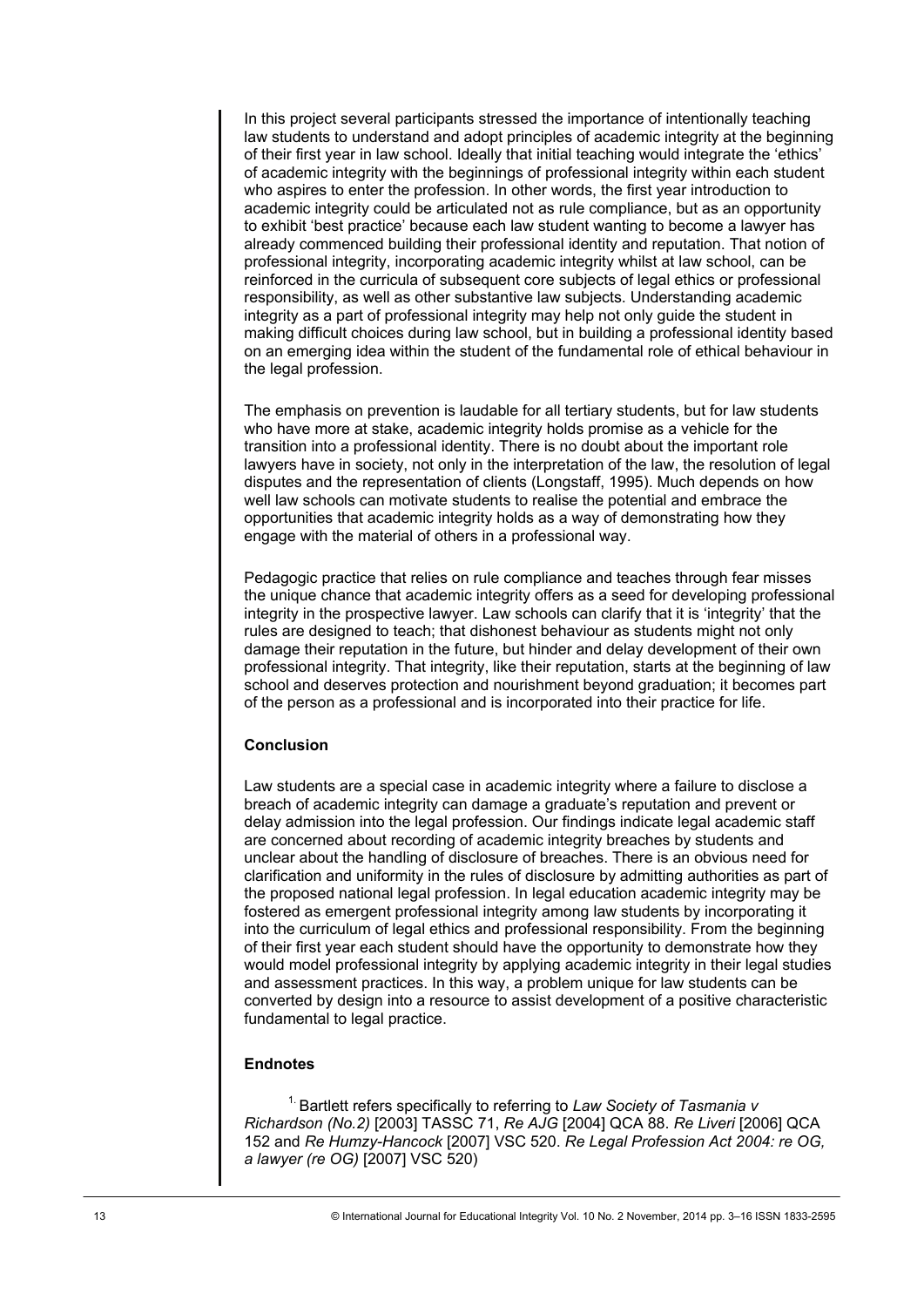2. *Legal Profession Act* 2006 (ACT) s.11(1)(a); *Legal Profession Act* 2004 (NSW) s.9(1)(a); *Legal Profession Act* (NT) s.11(1)(a); *Legal Profession Act* 2007 (Qld) s.9 (1)(a); *Legal Practice Act* 1981 (SA) s.15(1)(a); *Legal Profession Act* 2007 (Tas) s.9(1)(a); *Legal Profession Act* 2004 (Vic) s.1.2.6(1)(a); *Legal Profession Act* 2008 (WA) s.8(1)(a)) as well as being a 'fit and proper person' (*Legal Profession Act* 2006 (ACT) s.26(2)(b) *Legal Profession Act* 2004 (NSW) s.31(2)(b); *Legal Profession Act* (NT) s.25(2)(b); *Legal Profession Act* 2007 (Qld) s.35(2)(a); *Legal Profession Act* 2007 (Tas) s.31(6)(b); *Legal Profession Act* 2004 (Vic) s.2.3.6(1)(a) (ii); *Legal Profession Act* 2008 (WA) s.26(1)(a)(ii)

3. *Frugtniet v Board of Examiners* [2002] VSC 140*. Law Society of Tasmania v Richardson* [2003] TASSC 9. *Law Society of Tasmania v Richardson (No.2)* [2003] TASSC 71. *Re AJG* [2004] QCA 88. *Re Liveri* [2006] QCA 152. *Re Humzy-Hancock*  [2007] VSC 520. *Re Legal Profession Act 2004: re OG, a lawyer (re OG)* [2007]VSC 520)

#### **References**

- AISP (2013). Academic Integrity Standards Project 2010-2012. Retrieved [http://](http://www.aisp.apfei.edu.au/) [www.aisp.apfei.edu.au/](http://www.aisp.apfei.edu.au/)
- Bartlett, F. (2008). Student misconduct and admission to legal practice: New judicial approaches. *Monash University Law Review*, *34*(2), 309-330.
- Bartlett, F., & Haller, L. (2013). Disclosing lawyers: Questioning law and process in the admission of Australian lawyers. *Federal Law Review*, *41*, 227-264.
- Beckingham, A., & Humble, C. (2012). National disclosure guidelines? What state are you in? Paper presented at the *Australasian Professional Legal Education Council Conference*, University of Tasmania, Hobart, 9-10 November 2012.
- Bermingham, V., Watson, S., & Jones, M. (2010). Plagiarism in UK law schools: Is there a postcode lottery? *Assessment & Evaluation in Higher Education*, *35* (1), 1-15.
- Braun, V., & Clarke, V. (2006). Using thematic analysis in psychology. *Qualitative Research in Psychology*, *3*, 77-101.
- Bretag, T. (2012). The 'Big Five' of academic integrity. Paper presented at the *5th International Plagiarism Conference*, Sage Gateshead, Newcastle upon Tyne, UK, 16-18 July 2012.
- Bretag, T., Mahmud, S., Wallace, M., Walker, R., McGowan, U., East, J., James, C., Green, M., & Partridge, L. (2011). Core elements of exemplary academic integrity policy in Australian higher education. *International Journal for Educational Integrity*, *7*(2), 3-12.
- Bretag, T., Mahmud, S., Wallace, M., Walker, R., McGowan, U., East, J., James, C., Green, M., & Partridge, L. (2013). 'Teach us how to do it properly!' An Australian academic integrity student survey. *Studies in Higher Education*, *39* (7), 1150-1169.
- Corbin, L. (2013). Australian lawyers as public citizens. *Legal Ethics*, *16*(1), 58-72.
- Cumming, J. J. (2007). Where courts and academe converge: Findings of fact or academic judgment. *Australian and New Zealand Journal of Law and Education*, *12*(1), 97-108.
- Dweck, C. S. (2007). *Mindset: The new psychology of success*. Ballantine.
- Evans, M. (2012). Plagiarism and academic misconduct by law students: The importance of prevention over detection. *International Journal of Law & Education*, *17*(2), 99-121.
- Freckelton, I. (2010). Plagiarism in law and medicine: Challenges for scholarship, academia, publishers and regulators. *Journal of Law and Medicine*, *17*, 645- 659.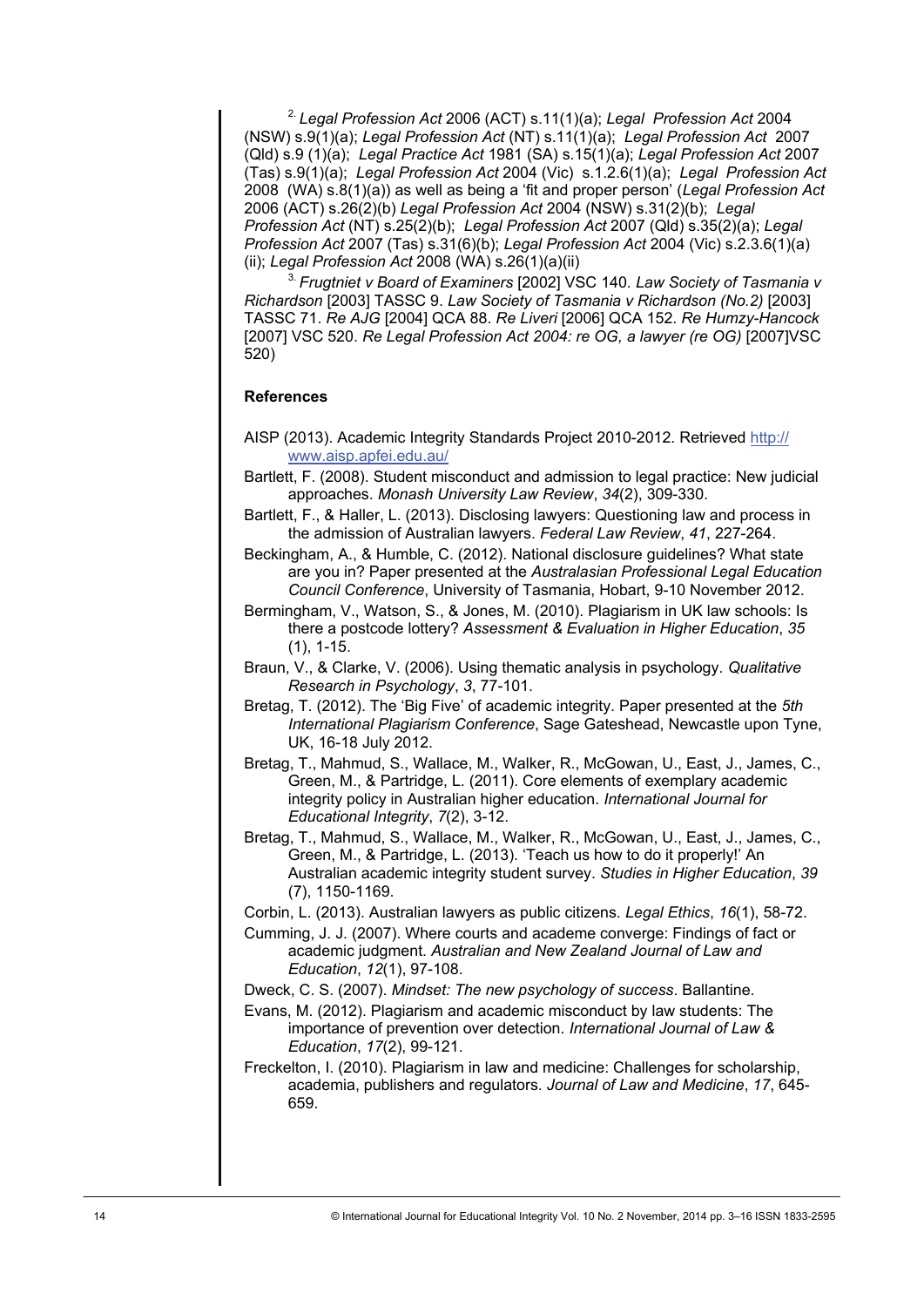- Jones, M. (2006). Plagiarism proceedings in higher education Quality assured? Paper presented at the *2nd International Plagiarism Conference*, Newcastle upon Tyne. Retrieved September 1, 2014, from http:// www.plagiarismadvice.org/research-papers/item/plagiarism-proceedings-inhigher-education-quality-assured
- Joy, P. A., & McMunigal, K. C. (2011). The problem of plagiarism as an ethics offence. *Washington University in St. Louis Legal Studies Research Paper Series*, *12-05-13*(Summer), 56-59.
- LACC. (2010). *Submission to taskforce on National Legal Profession Reform*. Law Admissions Consultative Committee. Retrieved September 1, 2014, from <[http://www1.lawcouncil.asn.au/LACC/images/pdfs/](http://www1.lawcouncil.asn.au/LACC/images/pdfs/NationalLegalProfessionReform.pdf) [NationalLegalProfessionReform.pdf>](http://www1.lawcouncil.asn.au/LACC/images/pdfs/NationalLegalProfessionReform.pdf)
- LACC. (2013). *Disclosure guidelines for applicants for admission to the legal profession.* Law Admissions Consultative Committee. Retrieved September 1, 2014, from http://www1.lawcouncil.asn.au/LACC/images/pdfs/ DisclosureGuidelinesforApplicantsforAdmissiontotheLegalProfession.pdf
- Larkham, P. J., & Manns, S. (2002). Plagiarism and its treatment in higher education. *Journal of Further and Higher Education*, *26*(4), 339-349.
- Lindsay, B. (2011). Student plagiarism in universities: The scope of disciplinary rules and the question of evidentiary standards. *International Journal of Law and Education*, *16*(1), 27-45.
- Longstaff, S. (1995). *The lawyer's duty to the community*. St James Ethics Centre. Retrieved September 1, 2014, from http://www.ethics.org.au/on-ethics/ourarticles/before-2014/the-lawyers-duty-to-the-community
- Mawdsley, R. D., & Joy, C. J. (2008). Plagiarism litigtion trends in the USA and Australia. *Education and the Law*, *20*(3), 208-234.
- Mortensen, R. (2002). Lawyers' character, moral insight and ethical blindness. *Queensland Lawyer*, *22*, 166-179.
- NLPR. (2011). National Legal Profession Reform. Retrieved September 1, 2014, from http://www.lawcouncil.asn.au/lawcouncil/index.php/divisions/rpr/coag-nationallegal-profession-reform
- Rhode, D. L. (1984-85). Moral character as professional credential. *Yale Law Journal, 94*.
- Stuhmcke, A. (2011). Teaching plagiarism: Law students really are that special. *Journal of the Australasian Law Teachers Association*, *4*(1&2), 137-146.
- Webley, L. (2012). Legal ethics and the legal education training review: Correspondent's report from the United Kingdom. *Legal Ethics*, *15*(2), 402-404.
- Wyburn, M. (2008). Disclosure of prior student academic misconduct in admission to legal practice: Lessons for universities and the courts. *Queensland University of Technology Law and Justice Journal*, *8*(2), 314-341.
- Wyburn, M. (2009). The confusion in defining plagiarism in legal education and legal practice in Australia. *Journal of Commonwealth Law and Legal Education*, *7*(1), 37-63.
- Wyburn, M., & MacPhail, J. (2005-2006). The intersection of copyright and plagiarism and the monitoring of student work by educational institutions. *Australian and New Zealand Journal of Law and Education*, *11*(2), 73-92.

## **Acknowledgements**

Support for this research was provided by the Australian Government Office for Learning and Teaching. The views expressed in this publication do not necessarily reflect the views of the Australian Government Office for Learning and Teaching.